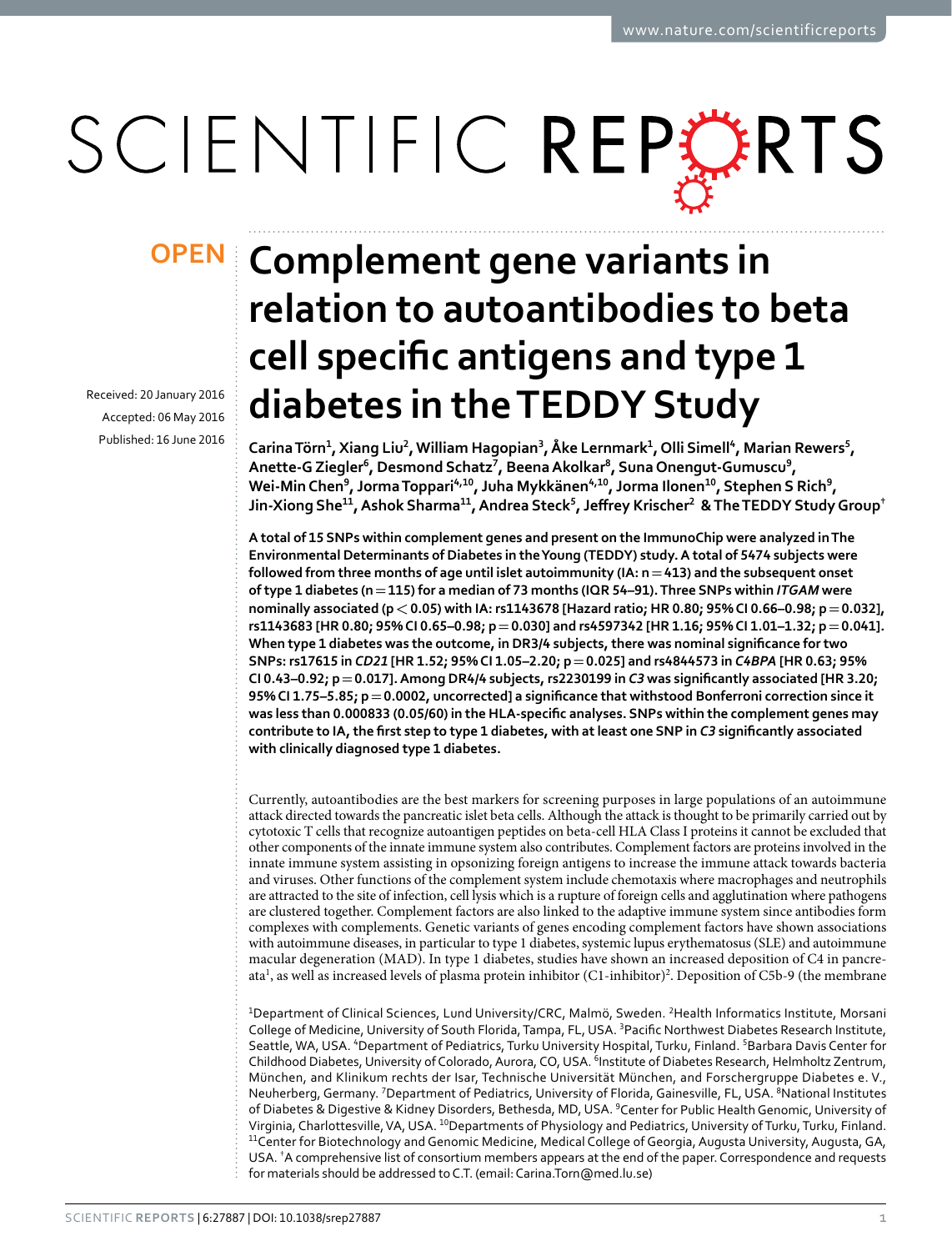attack complex (MAC) or terminal complement complex (TCC)) has been identified in neurons of those with type 1 diabetes who later died from ketoacidosis $^3$  $^3$ . Increased innate immune reactivity has been detected before diabetes-associated seroconversion in children with high-risk HLA genotypes, for example an increased expres-sion of C2 and C[4](#page-7-3) binding protein alpha-chain (C4BPA) one to two years prior to diagnosis of type 1 diabetes<sup>4</sup>. Human serum may be toxic to beta-cells by activating the alternative complement pathway<sup>5</sup>.

Four genes encoding complement proteins (factor B, C2, C4A and C4B) are located on chromosome 6 in the human major histocompatibility complex (MHC) that also contains the type 1 diabetes associated HLA-genes. The complement genes (*CFB, C2, C4A, C4B*) are located telomeric between the HLA class II and class I regions. Given the extensive linkage disequilibrium in the MHC, these complement genes are inherited as a fixed set (a complotype) and have been included in the HLA cluster as an extended HLA haplotype. At least 15 differ-ent complotypes have been identified with frequency greater than 1% within Caucasian populations<sup>[6](#page-7-5)</sup>. Certain haplotypes within the HLA- complement system are associated with type 1 diabetes, particularly those that include HLA-DR3-DQ2. The extended haplotypes of HLA and complement (HLA-A1-B8-BfS- C4AQ0-DR3, HLAB18-BfF1-C4A3-C4BQ0-DR3-DQ2 and HLA-A2-CW3-BW62-BfS-C4A3-DR4-DQ8) are increased among type 1 diabetes cases compared with controls<sup>[7](#page-7-6)</sup>. These three haplotypes have been replicated many times as well as three additional haplotypes exhibiting association with type 1 diabetes. The B7-BfS-DR2 haplotype has negative association with type 1 diabetes (more common in controls than in cases), while five are risk haplotypes of type 1 diabetes, more common in patients than in controls (B8-BfS-DR3, B8-BfS-DR4, B15-BfS-DR4, B18-BfF1-DR3 and B40-BfS-DR4)<sup>8</sup>. Whether these complement gene variants are themselves affecting susceptibility to type 1 diabetes or are in linkage disequlibrium with other risk contributing genes (including certain HLA class I alleles) remains unresolved<sup>9-11</sup>.

There are three different pathways that activate complement: the classical pathway (immunoglobulin bound to antigen), the mannose binding lectin pathway and the alternative pathway. The initial enzyme in the classical pathway is C1 (C1q/C1r/C1s). C1q can bind to IgG molecules leading to transactivation of C1q. C1s in turn cleaves the proteins C4 and C2 into C4a and C2b. The formation of C4b2a acts as the C3 convertase activating enzyme in the classical pathway. The mannose binding lectin pathway (mannose binding to lectin/ficolin bound to carbohydrate on pathogen), starts with recognition via mannose-binding lectin (MBL), ficolin 1–3 and CL 11, the process continues with involvement of mannose-binding lectin associated serine proteases (MASP-1, MASP-2 and MASP3) leading to cleavage and activation of C4, C2 and C3. The alternative pathway is initiated by presence of pathogen leading to a spontaneous activation of C3. The three pathways results in the formation of C3 convertases that cleave C3 to the C3b and C3a forms. Thereafter C5 is activated and together with C6–9 form the C5b9  $(MAC)^{12,13}$  $(MAC)^{12,13}$  $(MAC)^{12,13}$  $(MAC)^{12,13}$  $(MAC)^{12,13}$ . It has been shown that several Ig classes (IgG, IgM and IgA) can be involved in the three pathways<sup>13</sup>.

Approximately, 50 SNPs within complement genes have been associated with different autoimmune diseases. On the ImmunoChip, a custom genotyping array based upon significant genome-wide association with autoimmune loci with autoimmune diseases, there are 17 complement SNPs that can be interrogated in the TEDDY study.

The Environmental Determinants of Diabetes in the Young (TEDDY) is an international prospective study of newborn children with an increased genetic risk for type 1 diabetes. Children from the general population were enrolled into TEDDY based on their increased genetic risk to type 1 diabetes based upon any of the four high-risk HLA-genotypes (DR3/4, DR4/4, DR4/8 or DR3/3). The goal of TEDDY is to identify environmental factors that precipitate islet autoimmunity (IA) and subsequent type 1 diabetes in genetically predisposed children. Type 1 diabetes develops in at least two phases. A hallmark of the first phase, is an unknown event or agent that may trigger the immune system to produce autoantibodies against either insulin, GAD65 or IA-2, alone or in combinations as an expression of IA. In this first subclinical phase, there is a shortcoming of insulin production. In the second phase, increased blood glucose levels can be detected if an oral glucose tolerance test (OGTT) is performed<sup>14</sup>. This second phase ends with an infiltration of cytotoxic T- cells into the islets of Langerhans<sup>15</sup>. Persistent confirmed IA, defined as positivity for an autoantibody on two consecutive visits and confirmed in a second laboratory, is the primary outcome of TEDDY. The secondary outcome in TEDDY is the diagnosis of type 1 diabetes as defined by the American Diabetes Association<sup>[16](#page-7-13)</sup>. It is well documented that the HLA-region contributes the greatest proportion of genetic risk (~50%) for type 1 diabetes<sup>17</sup>. Several other genes within the immune system also contribute to the genetic susceptibility<sup>18,19</sup> in combination with environmental factors.

In the present study, the primary aim was to determine whether SNPs within complement factors were associated with IA, or type 1 diabetes, or both, in TEDDY children.

#### **Results**

As of 31 December 2014, 7.5% (413/5474) children developed any persistent confirmed IA (M/F= 1.43; 243/170). A total of 2.1% (115/5474) of high risk children had progressed to type 1 diabetes (M/F= 1.30; 65/50); however 5 of the 115 who converted to type 1 diabetes did not have IA. The median follow-up time was 73 months (IQR 54–91). The median age at seroconversion to persistent IA was 27.9 (IQR: 15.4–47.8) months and the median age at onset of type 1 diabetes was 51.4 (IQR: 29.2–67.5) months. [Tables 1](#page-2-0) and [2](#page-2-1) summarizes demographic characteristics of the subjects who developed IA and those who developed type 1 diabetes. The three HLA-genotypes including DR4 all conferred increased hazard ratios using the time to develop IA as compared with DR3/3; DR4/8 [HR = 1.57; 95% CI 1.08–2.28; p = 0.018], DR4/4 [HR = 1.74; 95% CI 1.22–2.47; p = 0.002] and in particular DR3/4 [HR = 2.37; 95% CI 1.75–3.22; p < 0.001]. The high-risk genotype HLA-DR3/4 conferred an increased hazard ratio for time to develop type 1 diabetes as compared with DR3/3 [HR=2.28; 95% CI 1.30–4.00;  $p = 0.004$ ].

**Hazard ratios using the time to IA in relation to SNPs in complement genes.** Proportional hazard modeling identified three SNPs as nominally associated ( $p < 0.05$ , prior to Bonferroni correction) with IA in the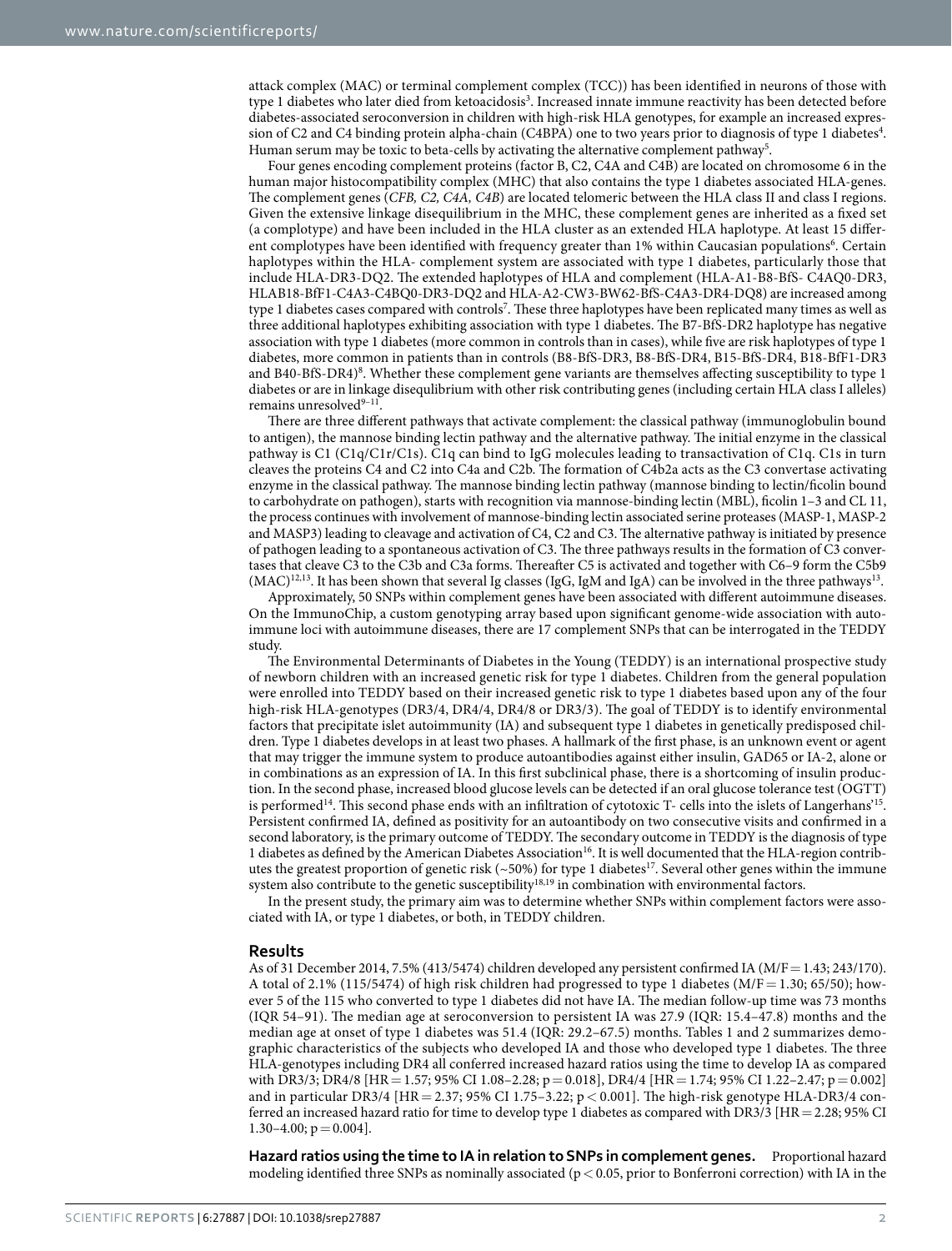<span id="page-2-0"></span>

|                                                        | Subjects who<br>developed IA | Subjects who did<br>not develop IA | Subjects who<br>developed T1D | Subjects who did<br>not develop T1D |  |  |  |
|--------------------------------------------------------|------------------------------|------------------------------------|-------------------------------|-------------------------------------|--|--|--|
| Number of subjects $(n)$                               | 413                          | 5061                               | 115                           | 5359                                |  |  |  |
| Age at first IA, T1D or the most recent visit (months) |                              |                                    |                               |                                     |  |  |  |
| Median                                                 | 27.9                         | 69.9                               | 51.4                          | 72.9                                |  |  |  |
| IOR                                                    | $15.4 - 47.8$                | $49.7 - 89.5$                      | $29.2 - 67.5$                 | 54.7-91.1                           |  |  |  |
| Country n (%)                                          |                              |                                    |                               |                                     |  |  |  |
| Finland                                                | 125(30.3)                    | 1327 (26.2)                        | 41 (35.7)                     | 1411 (26.3)                         |  |  |  |
| Germany                                                | 16(3.9)                      | 235(4.6)                           | 6(5.2)                        | 245(4.6)                            |  |  |  |
| Sweden                                                 | 159 (38.5)                   | 1746 (34.5)                        | 39 (33.9)                     | 1866 (34.8)                         |  |  |  |
| US                                                     | 113(27.3)                    | 1753 (34.7)                        | 29(25.2)                      | 1837 (34.3)                         |  |  |  |
| High-risk HLA-DR-DQ genotype n (%)                     |                              |                                    |                               |                                     |  |  |  |
| DR3/4                                                  | 218(52.8)                    | 1986 (39.2)                        | 65 (56.5)                     | 2139 (39.9)                         |  |  |  |
| DR4/4                                                  | 78 (18.9)                    | 1008 (19.9)                        | 19(16.5)                      | 1067 (19.9)                         |  |  |  |
| <b>DR4/8</b>                                           | 66 (16.0)                    | 900 (17.8)                         | 16(13.9)                      | 950 (17.7)                          |  |  |  |
| DR3/3                                                  | 51(12.3)                     | 1167(23.1)                         | 15(13.1)                      | 1203(22.5)                          |  |  |  |
| Gender n (%)                                           |                              |                                    |                               |                                     |  |  |  |
| Female                                                 | 170 (41.2)                   | 2487 (49.1)                        | 50 (43.5)                     | 2607 (48.7)                         |  |  |  |

**Table 1. Characteristics of subjects by the status of islet autoimmunity (IA) and type 1 diabetes (T1D) in The Environmental Determinants of Diabetes in the Young (TEDDY) study.**

<span id="page-2-1"></span>

|                                                  | <b>IA</b>           |         | <b>Type 1 diabetes</b> |       |  |  |
|--------------------------------------------------|---------------------|---------|------------------------|-------|--|--|
|                                                  | <b>HR (95% CI)</b>  | p       | <b>HR (95% CI)</b>     | P     |  |  |
| Country (Reference = $US$ )                      |                     |         |                        |       |  |  |
| Finland                                          | $1.31(1.01-1.69)$   | 0.045   | $1.61(0.99 - 2.62)$    | 0.054 |  |  |
| Germany                                          | $1.17(0.70-1.98)$   | 0.552   | $1.71(0.71 - 4.13)$    | 0.231 |  |  |
| Sweden                                           | $1.23(0.97-1.57)$   | 0.088   | $1.08(0.66 - 1.75)$    | 0.765 |  |  |
| High-risk HLA-DR-DQ genotype (Reference = DR3/3) |                     |         |                        |       |  |  |
| DR3/4                                            | $2.37(1.75-3.22)$   | < 0.001 | $2.28(1.30-4.00)$      | 0.004 |  |  |
| DR4/4                                            | $1.74(1.22 - 2.47)$ | 0.002   | $1.38(0.70 - 2.72)$    | 0.353 |  |  |
| DR4/8                                            | $1.57(1.08-2.28)$   | 0.018   | $1.17(0.57 - 2.40)$    | 0.669 |  |  |
| Gender (Reference = Male)                        |                     |         |                        |       |  |  |
| Female                                           | $0.72(0.59 - 0.87)$ | < 0.001 | $0.80(0.56 - 1.16)$    | 0.243 |  |  |

**Table 2. Adjusted hazard ratios (HR) and p-values from the Cox proportional HR models in the analysis of time-to the development of islet autoimmunity (IA) and the analysis of time to the development of type 1 diabetes respectively.** Each of the two models had covariates for country of residence, HLA-DR-DQ genotype and gender.

presence of high-risk HLA genotypes in TEDDY participants. Two SNPs in integrin alpha M (*ITGAM)* were more common in controls than cases (protective):  $rsl143678$  [HR = 0.80; 95% CI 0.66–0.98; p = 0.032] and  $rsl143683$  $[HR = 0.80; 95\% \text{ CI } 0.66 - 0.98; p = 0.030].$ 

SNP rs4597342 in *ITGAM* was associated with an increased hazard ratio using time to IA [HR = 1.16; 95% CI 1.01–1.32;  $p = 0.041$ ] ([Table 3\)](#page-3-0).

After Bonferroni correction, none of the 15 SNPs remained as significant.

There was no significant interaction between any of the complement SNPs on IA and HLA- risk categories.

**Hazard ratio using time to type 1 diabetes in relation to complement SNPs.** None of the 15 SNPs tested was associated with time-to-type 1 diabetes in the entire cohort ([Table 4](#page-4-0)).

There were two significant interactions of SNPs with HLA genotype on type 1 diabetes; rs2230199 in *C3*  $(p= 0.0125)$  and rs4844573 in *C4BPA* ( $p= 0.0275$ ). When the cohort was stratified based on HLA- risk- category, three SNPs achieved nominal significance in the time-to-event analysis. Among DR3/4 subjects SNPs: rs17615 in *CD21* (C3d-receptor) [HR= 1.52; 95% CI 1.05–2.20; p= 0.025: n= 2204] and rs4844573 in *C4BPA* [HR= 0.63; 95% CI 0.43–0.92; p=0.017: n=2204] reached p<0.05 ([Fig. 1A](#page-5-0)). Among DR4/4 subjects SNP rs2230199 in *C3*  $[HR = 3.20; 95% CI 1.75-5.85]; p = 0.0002; n = 1085]$  achieved Bonferroni-corrected significance since it was less than 0.000833 (0.05/60) in the HLA-specific analyses ([Fig. 1B\)](#page-5-0). There were no significant associations for any of the 15 SNPs with respect to type 1 diabetes among DR4/8 or DR3/3 subjects [\(Fig. 1C,D\)](#page-5-0).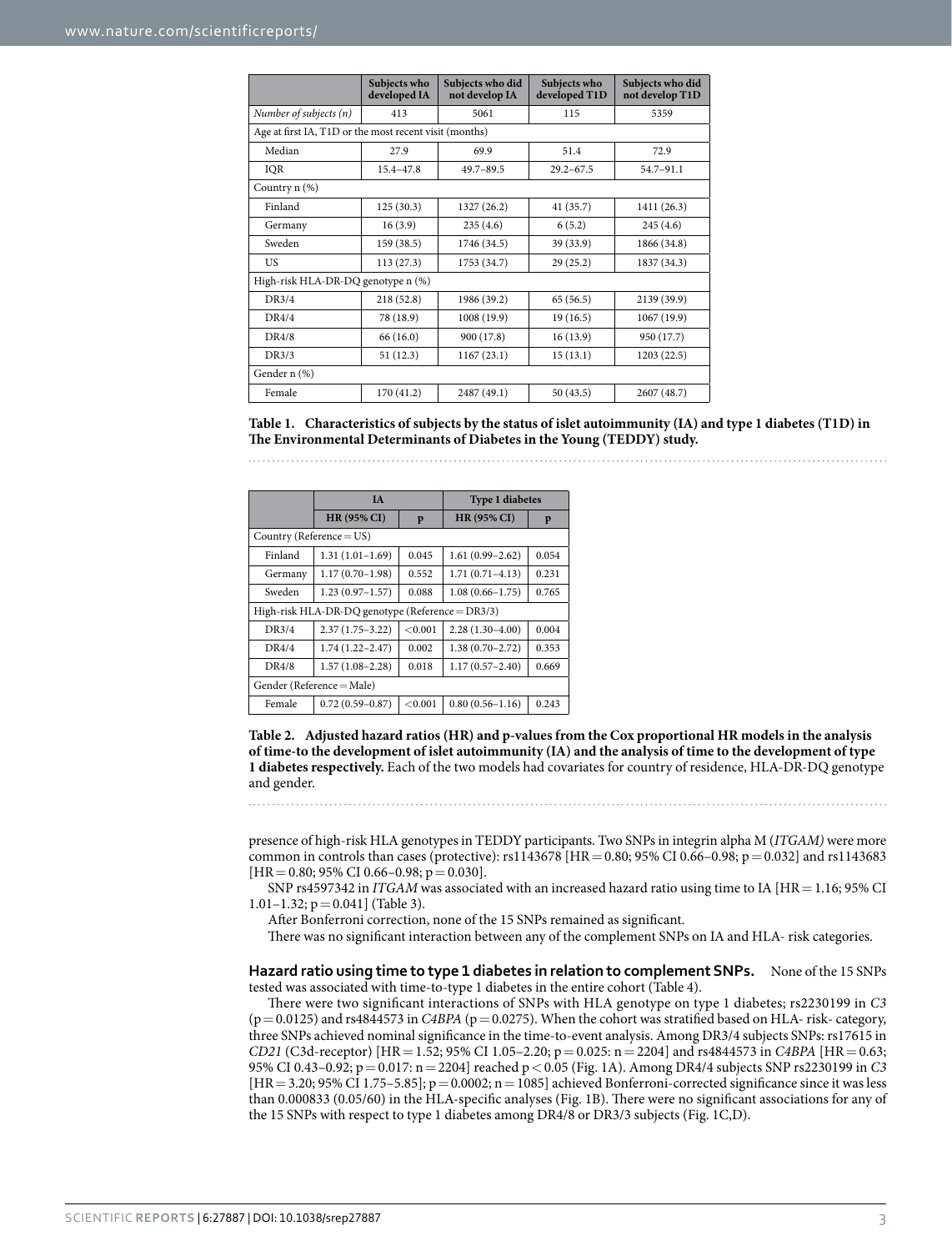<span id="page-3-0"></span>

| Chr | <b>SNP</b> | Gene of<br>interest | Minor<br>allele | <b>MAF</b> | HR (95% CI) IA positive<br>subjects ( $n = 413$ ) vs subjects<br>with no IA $(n = 5061)$ | p      |
|-----|------------|---------------------|-----------------|------------|------------------------------------------------------------------------------------------|--------|
| 1   | rs665691   | C1qC                | G               | 0.44829    | $0.98(0.85 - 1.12)$                                                                      | 0.7450 |
| 1   | rs17615    | CD21                | $\mathsf{A}$    | 0.29459    | $1.02(0.88 - 1.19)$                                                                      | 0.7638 |
| 1   | rs1048971  | CD21                | $\mathsf{A}$    | 0.34597    | $1.02(0.88 - 1.18)$                                                                      | 0.8277 |
| 1   | rs4308977  | CD21                | $\mathcal{C}$   | 0.29010    | $1.02(0.88 - 1.19)$                                                                      | 0.7540 |
| 1   | rs4844573  | C4BPA               | $\mathcal{C}$   | 0.37678    | $0.93(0.81 - 1.07)$                                                                      | 0.3332 |
| 6   | rs9332739  | C <sub>2</sub>      | C               | 0.06065    | $1.04(0.79-1.38)$                                                                        | 0.7733 |
| 6   | rs2857009  | C <sub>4</sub>      | $\mathcal{C}$   | 0.40608    | $0.98(0.82 - 1.18)$                                                                      | 0.8539 |
| 9   | rs10818488 | C <sub>5</sub>      | $\mathsf{A}$    | 0.45661    | $1.11(0.98 - 1.27)$                                                                      | 0.1129 |
| 9   | rs7029078  | C <sub>5</sub>      | G               | 0.37450    | $1.03(0.90-1.18)$                                                                        | 0.6711 |
| 16  | rs1143678  | <b>ITGAM</b>        | T               | 0.14770    | $0.80(0.66 - 0.98)$                                                                      | 0.0324 |
| 16  | rs1143683  | <b>ITGAM</b>        | T               | 0.14773    | $0.80(0.65 - 0.98)$                                                                      | 0.0301 |
| 16  | rs1143679  | <b>ITGAM</b>        | $\mathsf{A}$    | 0.11538    | $0.82(0.66 - 1.01)$                                                                      | 0.0667 |
| 16  | rs4597342  | <b>ITGAM</b>        | T               | 0.33638    | $1.16(1.01-1.32)$                                                                        | 0.0406 |
| 19  | rs2230199  | C <sub>3</sub>      | $\mathcal{C}$   | 0.19865    | $0.94(0.79 - 1.12)$                                                                      | 0.4870 |
| 19  | rs7951     | C <sub>3</sub>      | A               | 0.08916    | $0.90(0.70 - 1.15)$                                                                      | 0.3918 |

**Table 3. Primary statistical analysis of islet autoimmunity (IA).** A total of 15 SNPs on the ImmunoChip were interrogated in The Environmental Determinants of Diabetes in the Young (TEDDY) study in 413 subjects positive for any IA versus 5061 autoantibody negative subjects. Subjects eligible for TEDDY carried any of the high risk HLA-DR-DQ genotypes. The minor allele frequency (MAF) was calculated from all subjects (n=5474). Proportional hazard models were adjusted for HLA genotypes, sex and country of residence and population stratification. The first two principal components resulting from a principal components analysis of the US participants were included in the model to adjust for population stratification. First degree relatives were excluded from the analyses. Hazard ratios (HR) and 95% confidence intervals (95% CI) were estimated in this time-to-event analysis. A robust variance estimate was used to account for the dependence within families in the models. The factors indicating nominal significant risk or protection are indicated in bold. For a Chi-square value to remain significant after Bonferroni correction for multiple comparisons of 15 SNPs it must be less than 0.00333. Abbreviations: CD21: C3D-receptor, complement receptor type 2, EBV-receptor ITGAM: Integrin alpha M=MAC1 or complement receptor 3, C4BPA: C4 binding protein alpha-chain.

#### **Discussion**

In the present study we were not able to demonstrate a robust association between IA and SNPs within the complement genes. Nevertheless, we found a significant association with type 1 diabetes time-to-event with one SNP (rs2230199) in the *C3* gene, but only among DR4/4 subjects. There was a strong association for *C3* rs2230199 among HLA-DR4/4 carriers, the genotype conferring the second highest risk for type 1 diabetes. An infection could precipitate type 1 diabetes in those with genetic predisposition (based upon rs2230199 in *C3*) since the expression levels of *C3* could be different and these subject would not be able to vigorously fight the pathogen. *C3* is a key player in the formation of MAC from all three pathways in the activation of complements.

An infection within the islets of Langerhans' shortly before the onset of type 1 diabetes could explain the finding of cytotoxic T- cells, which are part of the innate immune response, at the time of diagnosis. The *C3* rs2230199 SNP is a functional polymorphism, where the G allele causes an amino acid substitution where arginine is substituted with glycine (R102G)<sup>20</sup>. The glycine variant of *C3* moves faster in electrophoresis and has been shown to confer increased adhesion to monocytes<sup>21</sup>. The R102G variant has shown a strong association with age-related macular degeneration (AMD[\)20](#page-7-17),[22](#page-7-19),[23](#page-7-20). One feature indicating different *C3* levels in those with type 1 diabetes is that children with type 1 diabetes have impaired clot lysis due to increased incorporation of *C3* into clots thereby prolonging lysis time[24](#page-8-0).

There was a strong correlation between the three SNPs in *ITGAM* (rs1143678 *vs* rs1143679,  $r_s = 0.85$ , p < 0.0001, rs1143678 *vs* rs1143683, r<sub>s</sub> = 0.99, p < 0.0001 and rs1143679 *vs* rs1143683, r<sub>s</sub> = 0.85, p < 0.0001) consistent with strong linkage disequilibrium in this region. All three SNPs have previously been shown to impair Mac-1-mediated neutrophil phagocytosis and phagocytosis mediated by Fcγ receptors as well as to impair the firm adhesion of neutrophils in healthy subject[s25.](#page-8-1) SNP rs17615 in *CD21* was associated with an increased hazard ratio using time to type 1 diabetes among HLA-DR3/4 carriers, while those with the rs17615 minor allele have been shown to have a protection from SLE. SNP rs17615 (together with rs1048971 and rs4308977) have a biological function that decrease the splicing of the alternatively spliced exon 11 conferring increased amounts of the short CR2 isoform<sup>[26](#page-8-2)</sup>. *ITGAM*, also denoted CD11b-integrin is an adhesion molecule expressed on several cells within the innate immune system such as granulocytes, monocytes, macrophages and natural killer cells. Moreover, *ITGAM* is involved in the complement system due to its capacity to bind inactive complement component 3b (iC3b)<sup>27</sup>. One variant within *ITGAM* (rs1143679, A-allele) confers an amino acid substitution where arginine is substituted with histidine R77H. This substitution causes a functional dysfunction of *ITGAM* leading to impaired adhesion and reduced phagocytosis of complement opsonized antigens. Interestingly, the R77H variant of *ITGAM* is highly associated with systemic lupus erythematosus (SLE[\)28.](#page-8-4) *CD21* is also known as the C3d-receptor or the Epstein-Barr virus receptor<sup>29</sup>. The C3d-receptor is expressed on B-cells and has been shown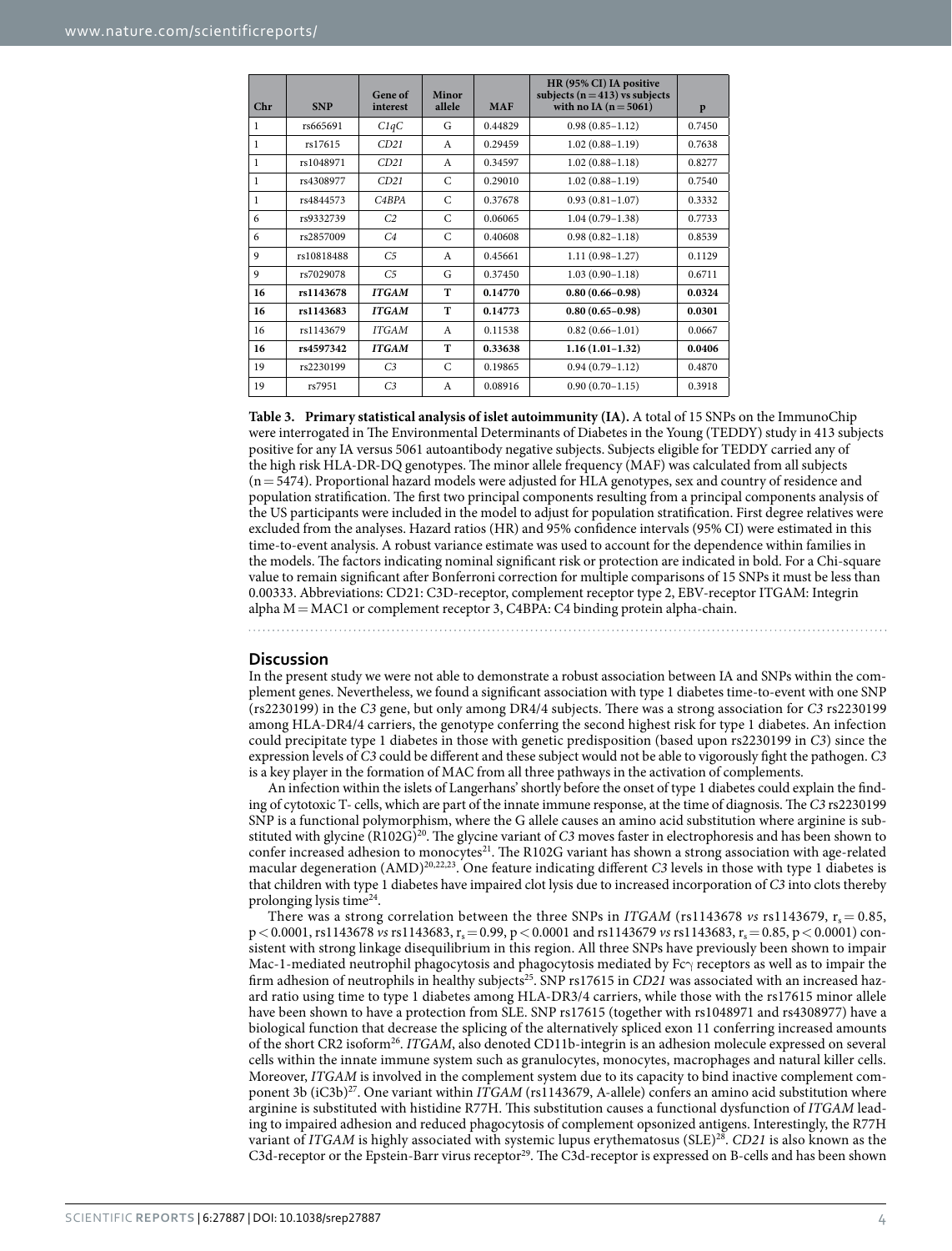<span id="page-4-0"></span>

| Chr          | <b>SNP</b> | Gene of<br>interest | Minor<br>allele | <b>MAF</b> | HR (95% CI) Subjects with<br>$T1D (n=115)$ vs subjects<br>without $T1D(n=5359)$ | p      |
|--------------|------------|---------------------|-----------------|------------|---------------------------------------------------------------------------------|--------|
| 1            | rs665691   | C1qC                | G               | 0.44829    | $1.10(0.86 - 1.41)$                                                             | 0.4540 |
| $\mathbf{1}$ | rs17615    | CD21                | $\mathsf{A}$    | 0.29459    | $1.24(0.94-1.65)$                                                               | 0.1296 |
| $\mathbf{1}$ | rs1048971  | CD21                | A               | 0.34597    | $1.14(0.87-1.50)$                                                               | 0.3333 |
| $\mathbf{1}$ | rs4308977  | CD21                | $\mathsf{C}$    | 0.29010    | $1.23(0.93 - 1.62)$                                                             | 0.1499 |
| $\mathbf{1}$ | rs4844573  | CABPA               | $\mathsf{C}$    | 0.37678    | $0.82(0.62 - 1.08)$                                                             | 0.1635 |
| 6            | rs9332739  | C <sub>2</sub>      | C               | 0.06065    | $1.08(0.64 - 1.80)$                                                             | 0.7848 |
| 6            | rs2857009  | C <sub>4</sub>      | C               | 0.40608    | $1.02(0.73 - 1.44)$                                                             | 0.8984 |
| 9            | rs10818488 | C <sub>5</sub>      | $\mathsf{A}$    | 0.45661    | $1.15(0.90-1.46)$                                                               | 0.2693 |
| 9            | rs7029078  | C <sub>5</sub>      | G               | 0.37450    | $1.12(0.86 - 1.47)$                                                             | 0.3954 |
| 16           | rs1143678  | <b>ITGAM</b>        | T               | 0.14770    | $0.84(0.59 - 1.20)$                                                             | 0.3447 |
| 16           | rs1143683  | <b>ITGAM</b>        | T               | 0.14773    | $0.84(0.58 - 1.20)$                                                             | 0.3363 |
| 16           | rs1143679  | <b>ITGAM</b>        | A               | 0.11538    | $0.66(0.43 - 1.04)$                                                             | 0.0709 |
| 16           | rs4597342  | <b>ITGAM</b>        | T               | 0.33638    | $1.05(0.81 - 1.37)$                                                             | 0.6935 |
| 19           | rs2230199  | C <sub>3</sub>      | $\mathcal{C}$   | 0.19865    | $1.30(0.95 - 1.79)$                                                             | 0.1019 |
| 19           | rs7951     | C <sub>3</sub>      | A               | 0.08916    | $0.90(0.56 - 1.44)$                                                             | 0.6591 |

**Table 4. Primary statistical analysis of type 1 diabetes.** A total of 15 SNPs on the ImmunoChip were interrogated in The Environmental Determinants of Diabetes in the Young (TEDDY) study in 115 subjects that had developed type 1 diabetes versus all other subjects (n = 5359). Subjects eligible for TEDDY carried any of the high risk HLA-DR-DQ genotypes. The minor allele frequency (MAF) was calculated from all subjects (n=5474). Proportional hazard models were adjusted for HLA genotypes, sex and country of residence and population stratification. The first two principal components resulting from a principal components analysis of the US participants were included in the model to adjust for population stratification. First degree relatives were excluded from the analyses. Hazard ratios (HR) and 95% confidence intervals (95% CI) were estimated in this time-to-event analysis. A robust variance estimate was used to account for the dependence within families in the models. For a Chi-square value to remain significant after Bonferroni correction for multiple comparisons of 15 SNPs it must be less than 0.00333. Abbreviations: CD21: C3D-receptor, complement receptor type 2, EBV-receptor, ITGAM: Integrin alpha M=MAC1 or complement receptor 3, C4BPA: C4 binding protein alpha chain.

to increase the B-cell receptor (BCR) signaling as well as to enhance the processing of antigens<sup>30</sup>. *C4BPA* has an inhibitory effect within the complement system $31$ .

The major strength of the present study is that we have children followed from birth who, in some cases, developed IA and in some cases progressed to type 1 diabetes, thereby allowing us to study both disease initiation and progression. Additional strengths are that we only have included subjects that have high-risk HLA genotypes, thereby setting an equal baseline for the major genetic susceptibility. The study design with repeated sampling (more often in the toddlers and more dispersed after four years of age) allowed us to use proportional hazard ratio modeling to identify hazard ratios for time to end-points (IA and type 1 diabetes) in this cohort consisting of three European populations and a USA population (three centers combined). This study design increase the power compared with cross-sectional studies of cases and controls. A current limitation on the study, is the relatively low number of participants that have reached the end-points (IA and type 1 diabetes). The Bonferroni correction might be too conservative if some SNPs are in linkage disequilibrium as is most likely the case for the four SNPs within *ITGAM*, the three SNPs in *CD21* the two SNPs in *C3* and the two SNPs in *C5*. Nevertheless, among DR4/4 subjects SNP rs2230199 in *C3* achieved Bonferroni-corrected significance. As the predisposition to type 1 diabetes occurred only in those carrying HLA-DR4/4, the proposed apparent contribution is necessary and requires confirmation in functional studies.

As our TEDDY cohort gets older more children will proceed to IA and type 1 diabetes, and we will have more power in our determination of association of complement factor gene variants and hazard ratios using time to IA and type 1 diabetes.

In summary, although complement gene SNPs are not robustly associated with IA or type 1 diabetes, we concluded that variants in the complement genes do have some apparent contribution to IA and type 1 diabetes. However, discrimination of complement pathways effects requires further research.

#### **Subjects and Methods**

Newborn children were screened for high-risk HLA genotypes and enrolled into the TEDDY study from 1 September 2004 until 28 February 2010. A total of 424 788 newborns in Finland, Sweden, Germany and the United States (Colorado, Georgia and Washington) were screened as previously described<sup>[32,](#page-8-8)33</sup>. The HLA highrisk genotypes for subjects from the general population (GP) were as follows: DR3/4, DR4/4, DR4/8 and DR3/3. An additional six genotypes were used for first degree relatives (FDRs) to a subject with type 1 diabetes: DR4/4, DR4/1, DR4/13, DR4/4, DR4/9, DR3/9 [\(Table 5\)](#page-6-0). DR4 subtyping was performed to exclude children from the GP with DRB1\*04:03. DQB1\*03:04 also qualified for inclusion into the TEDDY study. Subtyping was not done to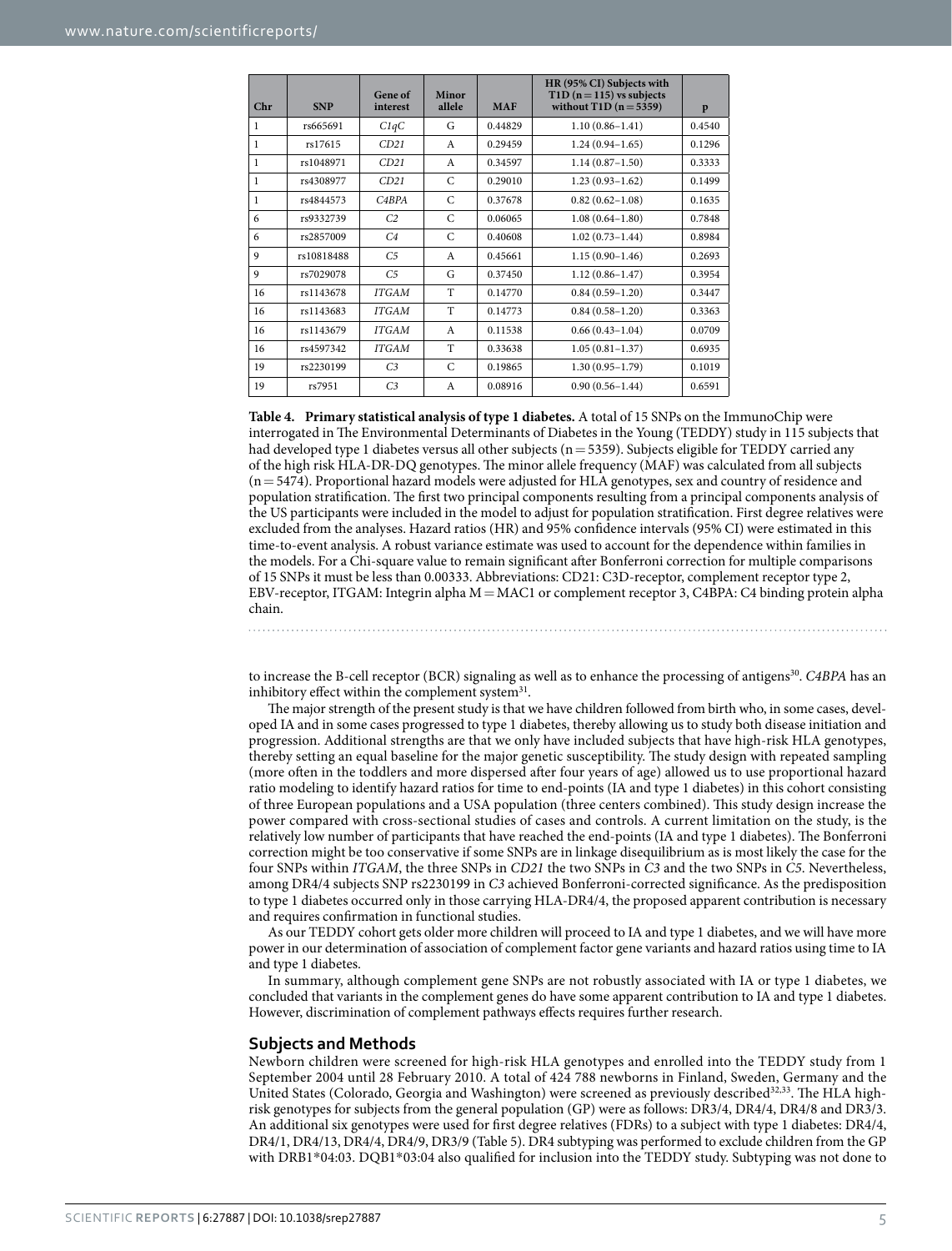

<span id="page-5-0"></span>**Figure 1. The figure illustrates a summary of 15 SNPs within genes in the complement system and present on the ImmunoChip that were interrogated in The Environmental Determinants of Diabetes in the Young (TEDDY) study in 115 subjects that had developed type 1 diabetes versus all other subjects (n=5359).**  Subjects eligible for TEDDY carried any of the four high risk HLA-DR-DQ genotypes (DR3/4, 4/4, 4/8 or 3/3). The upper 95% confidence interval (CI) is indicated by the upper bar of the box, the lower. 95% CI is indicated by the lower bar of the box and the hazard ratio (HR) is indicated by a solid bar in the middle of the box. Three hazard ratios were different from 1.0 but only rs2230199 in *C3* (p = 0.0002) among the DR4/4 carriers remained significant after Bonferroni correction since it was less than 0.000833 (0.05/60) in the HLA specific analyses. The explicit values of the HR (95% CI) for type 1 diabetes in the HLA stratified analyses can be found in an online Appendix. Panel A HRs and 95% CIs in 65 subjects with type 1 diabetes and 2139 subjects without type 1 diabetes carrying the HLA-DR3/4-genotype (n=2204). Panel B HRs and 95% CIs in 19 subjects with type 1 diabetes and 1067 subjects without type 1 diabetes carrying the HLA DR4/4-genotype (n=1086). Panel C HRs and 95% CIs in 16 subjects with type 1 diabetes and 950 subjects without type 1 diabetes carrying the HLA-DR4/8-genotype (n=966). Panel D HRs and 95% CIs in 15 subjects with type 1 diabetes and 1203 subjects without type 1 diabetes carrying the HLA- DR3/3- genotype  $(n=1218)$ .

distinguish BQB1\*02:0X and DQA1\*03:0X subtypes. In the DQB1\*05:01 haplotype, DR10 had to be excluded, only DR1 was eligible. A total of 8667 newborn children were enrolled based on these criteria.

The initial blood sample for HLA- screening was obtained either as cord blood in the maternity clinic or as dry blood spot (DBS) on day three to four. If the child carried any of the high- risk genotypes, the family was contacted by a study nurse and invited to participate in the 15 year follow-up study with blood sampling for analysis of autoantibodies (GADA, IA-2A and mIAA) every 3 months between 3 and 48 months of age and every six months thereafter. HLA- genotypes were confirmed in a second blood sample at the 9- month visit. This blood sample was also used for the ImmunoChip SNP- analyses. This study was performed according to the principles expressed in the Declaration of Helsinki. Signed informed consents were obtained for all study participants from their parents or primary caretakers, separately, for genetic screening and participation in the follow-up. The study was approved by local Institutional Review Boards and is monitored by an external evaluation committee formed by the National Institutes of Health. The local Institutional Review Boards were as follows: Colorado Multiple Institutional Review Board (Colorado), Ethics Committee of Southwest Finland Hospital District (Finland), University of Florida Health Center Institutional Review Board, Medical College of Georgia Human Assurance Committee (2004–2010)/Georgia Health Sciences University Human Assurance Committee (2011–2012)/Georgia Regents University Institutional Review Board (2013–present) (Georgia), Bayerischen Landesärztekammer Ethics Committee (Germany), Regional Ethics Board in Lund, Section 2 (2004–2012)/Lund University Committee for Continuing Ethical Review (2013–present) (Sweden), Washington State Institutional Review Board (2004–2012)/Western Institutional Review Board (2013–present) Washington.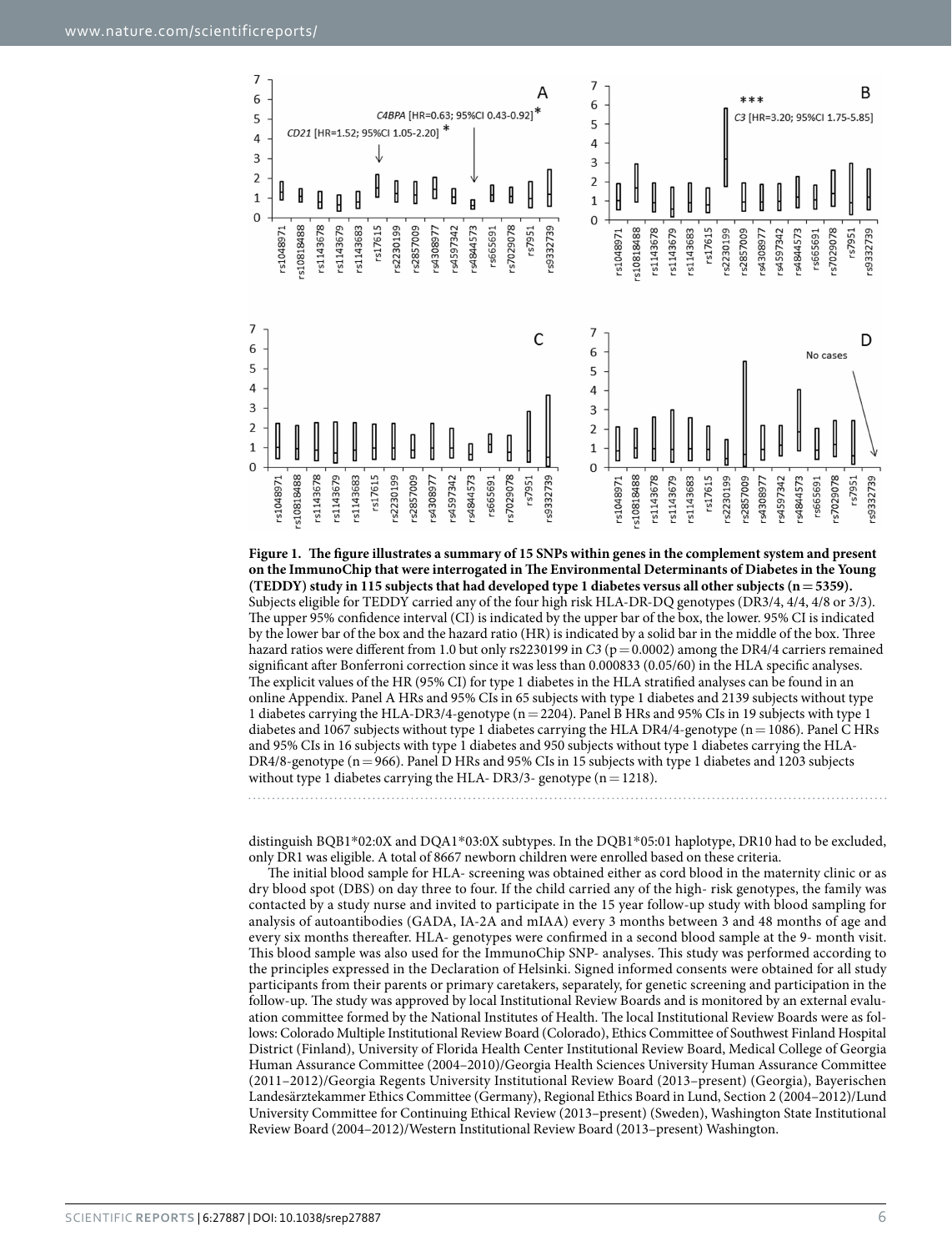<span id="page-6-0"></span>

| Code in<br><b>TEDDY</b> | Genotypes                                                                          | <b>Abbreviation</b> | General<br>population |
|-------------------------|------------------------------------------------------------------------------------|---------------------|-----------------------|
| A                       | DR3-DQA1*05:01-DQB1*02:01/<br>DR4-DOA1*03:0X-DOB1*03:02 <sup>§</sup>               | DR3/4               | Yes                   |
| R                       | DR4-DQA1*03:0X-DQB1*03:02 <sup>§</sup> /<br>DR4-DQA1*03:0X-DQB1*03:02 <sup>6</sup> | DR4/4               | Yes                   |
| C                       | DR4-DOA1*03:0X-DOB1*03:02 <sup>§</sup> /<br>DR8-DQA1*04:01-DQB1*04:02              | DR4/8               | Yes                   |
| D                       | DR3-DQA1*05:01-DQB1*02:01/<br>DR3-DQA1*05:01-DQB1*02:01                            | DR3/3               | Yes                   |
| E                       | DR4-DQA1*03:0X-DQB1*03:02 <sup>§</sup> /<br>DR4-DQA1*03:0X-DQB1*02:01              | DR4/4               | No                    |
| F                       | DR4-DQA1*03:0X-DQB1*03:02 <sup>§</sup> /<br>DR1*-DQA1*01:01-DQB1*05:01             | DR4/1               | No                    |
| G                       | DR4-DQA1*03:0X-DQB1*03:02 <sup>§</sup> /<br>DR13-DQA1*01:02-DQB1*06:04             | DR4/13              | No                    |
| H                       | DR4-DOA1*03:0X-DOB1*03:02/<br>DR4-DQA1*03:01-DQB1*03:04                            | DR4/4               | No                    |
| Ī                       | DR4-DQA1*03:0X-DQB1*03:02 <sup>§</sup> /<br>DR9-DOA1*03:01-DOB1*03:03              | DR4/9               | No                    |
|                         | DR3-DQA1*05:01-DQB1*02:01/<br>DR9-DQA1*03:01-DQB1*03:03                            | DR3/9               | No                    |

**Table 5. Display of high risk HLA-genotypes constituting the criteria for eligibility for first degree relatives and children from the general population into The Environmental Determinants of Diabetes in the Young (TEDDY).** § DR4 subtyping was performed to exclude children from the general population with DRB1\*04:03. DQB1\*03:04 also qualified for inclusion into the Environmental Determinants in the Young. Subtyping was not done to distinguish DQB1\*02:0X and DQA1\*03:0X subtypes. # In this DQB1\*05:01 haplotype, DR10 had to be excluded, only DR1 was eligible. The asterisk (\*) indicate that the alignment is unknown at any point.

**Study outcome – Islet autoimmunity (IA) and type 1 diabetes.** The primary outcome was the finding of persistent confirmed IA assessed every 3 months between 3 and 48 months of age and every 6 months thereafter. IA was confirmed if identified in both Reference Laboratories. Persistent autoimmunity was defined by the finding of confirmed IA (any of GADA, IA-2A or mIAA) on two or more consecutive visits. Date of persistent confirmed IA was defined as the draw date of the first of two consecutive samples of at which the child was confirmed as "positive" for a specific autoantibody or any autoantibody. Because children can be born with maternal islet autoantibodies, positive results due to maternal transmission via placenta were excluded when defining the child's IA status. In order to discriminate maternal autoantibodies from IA in the child, the IA status of the mother was assessed when the child was 9 months if IA was detected at 3 or 6 months of age. The child's IA status was defined based on both maternal and child IA. If maternal autoantibodies were identified, the child was not considered persistently IA positive unless the child had a negative sample prior to the first positive sample. All samples with a positive result of IA and 5% of negative samples were re-analyzed for confirmation in both Reference Laboratories. In the U. S., all samples were assayed at the Barbara Davis Center for Childhood Diabetes at the University of Colorado, Denver; in Europe all samples were assayed at the University of Bristol, the U. K. All the autoantibodies were measured using radioimmuno-binding assays<sup>34-37</sup>. The secondary outcome of the study was the diagnosis of type 1 diabetes as defined by guidelines from the American Diabetes Association<sup>[16](#page-7-13)</sup>.

**HLA- typing.** HLA- genotype screening was performed using either a DBS punch or a small volume whole blood lysate (WBL)<sup>33,38</sup>. Following PCR amplification of exon 2 of the HLA class II gene (DRB1, DQA1 or DQB1), alleles were identified either by direct sequencing, oligonucleotide probe hybridization, or other genotyping techniques. Typing to certify specific DR-DQ haplotypes were specified for each clinical center. HLA genotypes in eligible subjects were confirmed, using the 9-month sample, by the central HLA Reference Laboratory at Roche Molecular Systems, Oakland, CA.

**Single Nucleotide Polymorphisms (SNPs).** SNP analysis was performed by the Center for Public Health Genomics at University of Virginia, using the Illumina ImmunoChip. The ImmunoChip is a custom array for genotyping of SNPs selected from regions of the human genome firmly associated with autoimmune diseases. The final selection of SNPs containing ~186 000 SNPs in 186 regions, for 12 autoimmune diseases was decided by the ImmunoChip Consortium. The 9- month sample was used for SNP genotyping after DNA extraction done by Roche Molecular Systems (Pleasanton, CA). Quality control (QC) steps to assure high quality of the reported SNPs comprised the exclusion of subjects due to low call rate (>5% SNPs missing) and discordance with reported sex and prior genotyping. Secondly, SNPs were removed from analysis due to low call rate (<95%), Hardy-Weinberg equilibrium (HWE) p-value <10<sup>−</sup><sup>6</sup> (except for chromosome 6 due to HLA eligibility requirements) as well as being monomorphic or an insertion-deletion.

A total of 17 SNPs residing in loci within genes coding for complement factors were present on the ImmunoChip. Of these 17 SNPs, two did not pass QC (rs1061170 in *CFH* and rs2274567 in *CD35*). In the TEDDY study, we have previously performed a confirmation study of 41 SNPs associated with type 1 diabetes and risk of autoantibody positivity<sup>[39](#page-8-12)</sup>.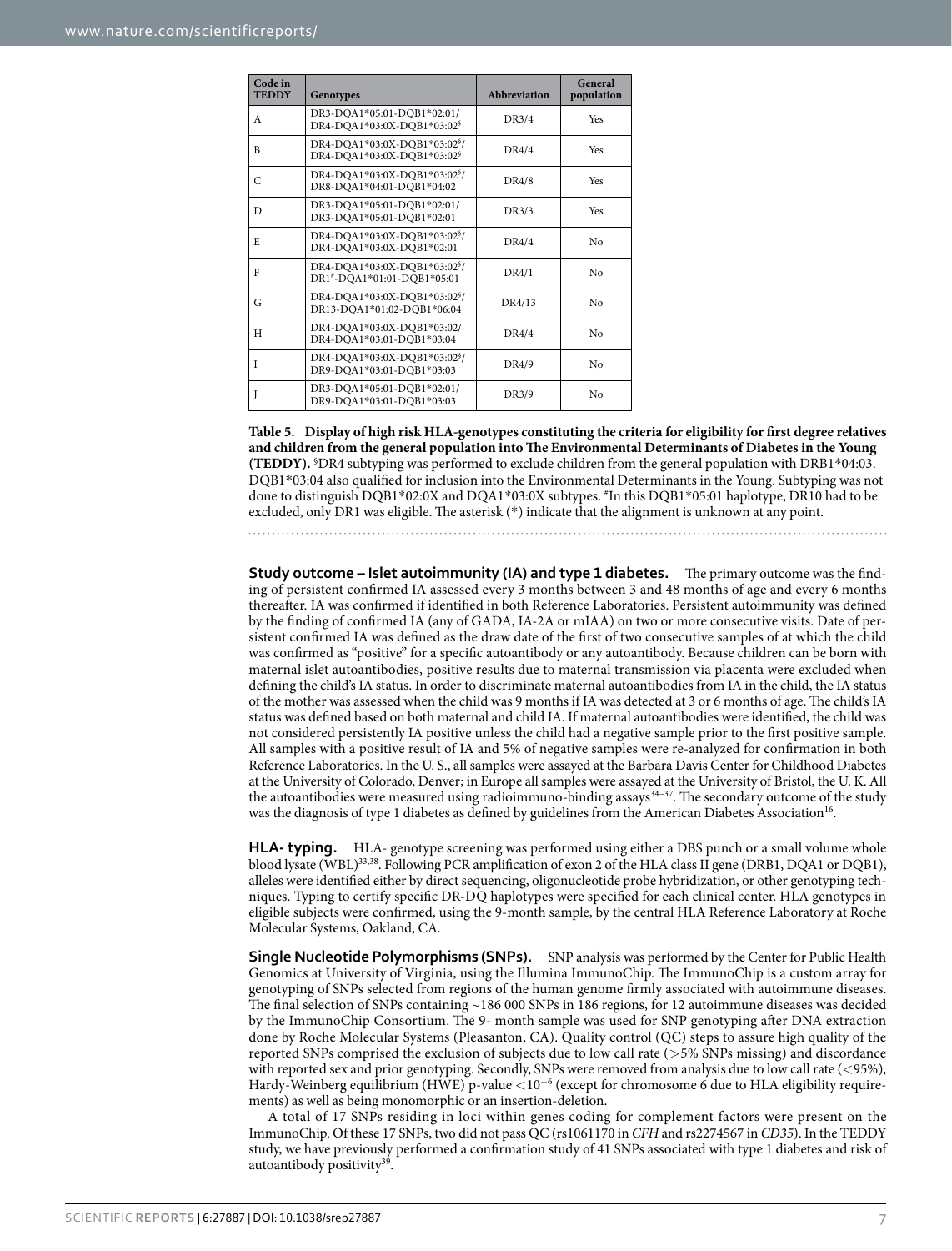**Study population.** To allow more generalizable interpretations of the genetic associations, we included non-Hispanic Whites from the US sites and all participants from the European sites. Only participants identified without a type 1 diabetes -FDR were included. After applying these criteria, a total of 5474 participants  $(M/F=1.06; 2817/2657)$  with data on 15 SNPs remained in the study.

**Statistical analyses.** Two outcomes were analyzed: the time to persistent confirmed IA and the time to type 1 diabetes. The time to persistent confirmed IA was defined as the age when the first of confirmed positive samples was taken, and the right censored time when the last negative sample was taken. The time to type 1 diabetes was the child's age at the time of diagnosis of type 1 diabetes. The primary analysis was to investigate the association of the SNPs within the complement genes with the risk of development of persistent confirmed IA/ type 1 diabetes. The minor allele frequency  $(MAF)$  was determined in the selected cohort (n= 5474) and used throughout the analyses. This strategy infers that the risk is associated with the minor allele, even though the certain allele that has the lower frequency may vary across populations. Cox proportional hazard model was used for the analyses, adjusting for HLA, sex and country of residence. In addition, the first two principal components (PC) of the ImmunoChip data were used as covariates in the Cox model to adjust for potential population stratification. The axes of the principal components were estimated based on the TEDDY US Caucasian subjects and principle components for all TEDDY Subjects were calculated by projecting their data onto the estimated axes. The differences between countries (especially Finland individuals that typically have different PCs) were adjusted by the country covariate, and other population substructure (such as northern vs southern European of origin) was adjusted by PC1 and PC2. We have re-calculated the data also without correction for the first two PCs and the only marked change was that the p-value for rs4597342 in the IA analysis increased from 0.0406 to 0.0519. Therefore, we present the data with adjustment for the first two PCs throughout this publication. A total of 4850 families participated with only one child, 297 families with 2 children, and 10 families with 3 children. A robust variance estimate was used to account for the dependence within families in the Cox proportional hazard model<sup>40</sup>.

The secondary analysis was to study the tentative interaction between non-HLA SNPs and HLA-genotype and also country-specific association of the SNPs with the time to development of persistent confirmed IA/type 1 diabetes.

The strength and directions of associations were denoted by hazard ratios (HR) with 95% confidence intervals (95% CI). P-values less than 0.05 were considered to indicate nominal statistical significance. Significance after Bonferroni correction was achieved when p-values were less than 0.00333 (0.05/15) in the entire cohort and less than 0.000833 (0.05/60) in the HLA-specific analyses. Statistical analyses were performed using the Statistical Analytical Software (Version 9.3, SAS Institute, Cary, NC). Quality control analyses were performed using PLINK (<http://pngu.mgh.harvard.edu/purcell/plink>)<sup>[41](#page-8-14)</sup>. The PCA was performed using EIGENSTRAT software<sup>42</sup>.

#### **References**

- <span id="page-7-0"></span>1. Rowe, P. *et al.* Increased complement activation in human type 1 diabetes pancreata. *Diabetes Care* **36,** 3815–3817 (2013).
- <span id="page-7-1"></span>2. Zhang, Q. *et al.* Serum proteomics reveals systemic dysregulation of innate immunity in type 1 diabetes. *J Exp Med.* **210,** 191–203  $(2013)$ .
- <span id="page-7-2"></span>3. Hoffman, W. H., Cudrici, C. D., Zafranskaia, E. & Rus, H. Complement activation in diabetic ketoacidosis brains. *Exp Mol Pathol.* **80,** 283–288 (2006).
- <span id="page-7-3"></span>4. Kallionpaa, H. *et al.* Innate immune activity is detected prior to seroconversion in children with HLA-conferred type 1 diabetes susceptibility. *Diabetes* **63,** 2402–2414 (2014).
- <span id="page-7-4"></span>5. Idahl, L. A., Sehlin, J., Taljedal, I. B. & Thornell, L. E. Cytotoxic activation of complement by mouse pancreatic islet cells. *Diabetes* **29,** 636–642 (1980).
- <span id="page-7-5"></span>6. Alper, C. A., Awdeh, Z. L. & Yunis, E. J. Complotypes and extended haplotypes in laboratory medicine. *Complement Inflamm*. **6,** 8–18 (1989).
- <span id="page-7-6"></span>7. McCluskey, J. *et al.* HLA and complement allotypes in Type 1 (insulin-dependent) diabetes. *Diabetologia* **24,** 162–165 (1983).
- <span id="page-7-7"></span>8. Rich, S. S., Weitkamp, L. R. & Barbosa, J. Genetic heterogeneity of insulin-dependent (type I) diabetes mellitus: evidence from a study of extended haplotypes. *Am J Hum Genet.* **36,** 1015–1023 (1984).
- <span id="page-7-8"></span>9. Zavattari, P. *et al.* Conditional linkage disequilibrium analysis of a complex disease superlocus, IDDM1 in the HLA region, reveals the presence of independent modifying gene effects influencing the type 1 diabetes risk encoded by the major HLA-DQB1, -DRB1 disease loci. *Hum Mol Genet.* **10,** 881–889 (2001).
- 10. Nejentsev, S. *et al.* Localization of type 1 diabetes susceptibility to the MHC class I genes HLA-B and HLA-A. *Nature* **450,** 887–892  $(2007)$ .
- 11. Noble, J. A. *et al.* HLA class I and genetic susceptibility to type 1 diabetes: results from the Type 1 Diabetes Genetics Consortium. *Diabetes* **59,** 2972–2979 (2010).
- <span id="page-7-9"></span>12. Chen, M., Daha, M. R. & Kallenberg, C. G. The complement system in systemic autoimmune disease. *J Autoimmun.* **34,** J276–286  $(2010)$
- <span id="page-7-10"></span>13. Holers, V. M. Complement and its receptors: new insights into human disease. *Ann Rev Immunol*. **32,** 433–459 (2014).
- <span id="page-7-11"></span>14. Sosenko, J. M. *et al.* A risk score for type 1 diabetes derived from autoantibody-positive participants in the Diabetes Prevention Trial-Type 1. *Diabetes Care* **31,** 528–533 (2008).
- <span id="page-7-12"></span>15. Gepts, W. & Lecompte, P. M. The pancreatic islets in diabetes. *Am J Med.* **70,** 105–115 (1981).
- <span id="page-7-14"></span><span id="page-7-13"></span>16. American Diabetes Association. Diagnosis and classification of diabetes mellitus. *Diabetes Care.* **33** Suppl 1, S62–69 (2010).
- 17. Lambert, A. P. *et al.* Absolute risk of childhood-onset type 1 diabetes defined by human leukocyte antigen class II genotype: a population-based study in the United Kingdom. *J Clin Endocrinol Metab.* **89,** 4037–4043 (2004).
- <span id="page-7-15"></span>18. Barrett, J. C. *et al.* Genome-wide association study and meta-analysis find that over 40 loci affect risk of type 1 diabetes. *Nat Genet.* **41,** 703–707 (2009).
- <span id="page-7-17"></span><span id="page-7-16"></span>19. Cooper, J. D. *et al.* Confirmation of novel type 1 diabetes risk loci in families. *Diabetologia* **55,** 996–1000 (2012).
- 20. Seddon, J. M. Complement factor 3 variation is associated with AMD risk. *Retina Today* 37–39 (2008).
- <span id="page-7-19"></span><span id="page-7-18"></span>21. Arvilommi, H. Capacity of complement c3 phenotypes to bind on to mononuclear cells in man. *Nature* **251,** 740–741 (1974).
- 22. Yates, J. R. *et al.* Complement C3 variant and the risk of age-related macular degeneration. *N Engl J Med.* **357,** 553–561 (2007).
- <span id="page-7-20"></span>23. Zhang, M. X. *et al.* Association between a functional genetic polymorphism (rs2230199) and age-related macular degeneration risk: a meta-analysis. *Genet Mol Res.* **14,** 12567–12576 (2015).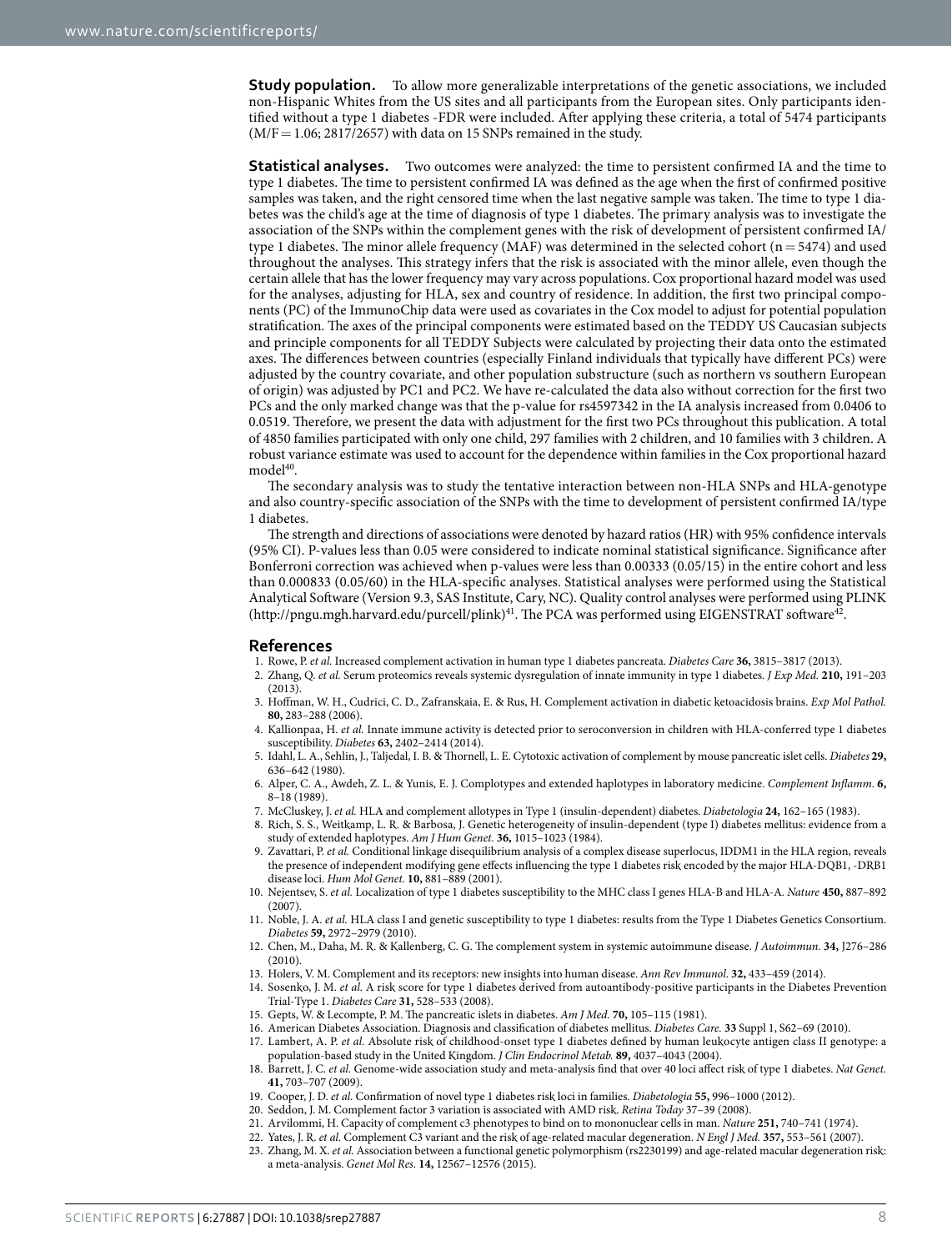- <span id="page-8-0"></span>24. Hess, K. *et al.* A novel mechanism for hypofibrinolysis in diabetes: the role of complement C3. *Diabetologia* **55,** 1103–1113 (2012).
- <span id="page-8-1"></span>25. Zhou, Y. *et al.* Multiple lupus-associated ITGAM variants alter Mac-1 functions on neutrophils. *Arthritis Rheum.* **65,** 2907–2916 (2013).
- <span id="page-8-2"></span>26. Douglas, K. B. *et al.* Complement receptor 2 polymorphisms associated with systemic lupus erythematosus modulate alternative splicing. *Genes Immun.* **10,** 457–469 (2009).
- <span id="page-8-3"></span>27. Solovjov, D. A., Pluskota, E. & Plow, E. F. Distinct roles for the alpha and beta subunits in the functions of integrin alphaMbeta2. *J Biol Chem.* **280,** 1336–1345 (2005).
- <span id="page-8-4"></span>28. Fagerholm, S. C., MacPherson, M., James, M. J., Sevier-Guy, C. & Lau, C. S. The CD11b-integrin (ITGAM) and systemic lupus erythematosus. *Lupus.* **22,** 657–663 (2013).
- <span id="page-8-5"></span>29. Gauffre, A. *et al.* Nuclear localization of the Epstein-Barr virus/C3d receptor (CR2) in the human Burkitt B lymphoma cell, Raji. *Mol Immunol.* **29,** 1113–1120 (1992).
- <span id="page-8-6"></span>30. Cherukuri, A., Cheng, P. C. & Pierce, S. K. The role of the CD19/CD21 complex in B cell processing and presentation of complementtagged antigens. *J Immunol.* **167,** 163–172 (2001).
- <span id="page-8-7"></span>31. Sjoberg, A. P., Trouw, L. A. & Blom, A. M. Complement activation and inhibition: a delicate balance. *Trends Immunol.* **30,** 83–90  $(2009)$
- <span id="page-8-8"></span>32. The TEDDY Study Group. The Environmental Determinants of Diabetes in the Young (TEDDY) study: study design. *Pediatr Diabetes* **8,** 286–298 (2007).
- <span id="page-8-9"></span>33. Hagopian, W. A. *et al.* The Environmental Determinants of Diabetes in the Young (TEDDY): genetic criteria and international diabetes risk screening of 421 000 infants. *Pediatr Diabetes* **12,** 733–743 (2011).
- <span id="page-8-10"></span>34. Torn, C., Mueller, P. W., Schlosser, M., Bonifacio, E. & Bingley, P. J. Diabetes Antibody Standardization Program: evaluation of assays for autoantibodies to glutamic acid decarboxylase and islet antigen-2. *Diabetologia* **51,** 846–852 (2008).
- 35. Babaya, N. *et al.* Comparison of insulin autoantibody: polyethylene glycol and micro-IAA 1-day and 7-day assays. *Diabetes Metab Res Rev.* **25,** 665–670 (2009).
- 36. Bonifacio, E. *et al.* Harmonization of glutamic acid decarboxylase and islet antigen-2 autoantibody assays for National Institute of Diabetes and Digestive and Kidney Diseases Consortia. *J Clin Endocrinol Metab.* **95,** 3360–3367 (2010).
- 37. Schlosser, M. *et al.* Diabetes Antibody Standardization Program: evaluation of assays for insulin autoantibodies. *Diabetologia* **53,** 2611–2620 (2010).
- <span id="page-8-11"></span>38. Dantonio, P. *et al.* Proficiency testing of human leukocyte antigen-DR and human leukocyte antigen-DQ genetic risk assessment for type 1 diabetes using dried blood spots. *J Diabetes Sci Technol.* **4,** 929–941 (2010).
- <span id="page-8-12"></span>39. Torn, C. *et al.* Role of Type 1 diabetes associated SNPs on risk of autoantibody positivity in the TEDDY Study. *Diabetes* **64,** 1818–1829 (2015).
- <span id="page-8-13"></span>40. Wei, L. J., Lin, D. Y. & Weissfeld, L. Regression analysis of multivariate incomplete failure time data by modeling marginal distribution. *J Am Stat Assoc.* **84,** 1065–1073 (1989).
- <span id="page-8-14"></span>41. Purcell, S. *et al.* PLINK: a tool set for whole-genome association and population-based linkage analyses. *Am J Hum Genet.* **81,** 559–575 (2007).
- <span id="page-8-15"></span>42. Price, A. L. *et al.* Principal components analysis corrects for stratification in genome-wide association studies. *Nat Genet.* **38,** 904–909 (2006).

#### **Acknowledgements**

Funded by U01 DK63829, U01 DK63861, U01 DK63821, U01 DK63865, U01 DK63863, U01 DK63836, U01 DK63790, UC4 DK63829, UC4 DK63861, UC4 DK63821, UC4 DK63865, UC4 DK63863, UC4 DK63836, UC4 DK95300, and UC4 DK100238, and Contract No. HHSN267200700014C from the National Institute of Diabetes and Digestive and Kidney Diseases (NIDDK), National Institute of Allergy and Infectious Diseases (NIAID), National Institute of Child Health and Human Development (NICHD), National Institute of Environmental Health Sciences (NIEHS), Juvenile Diabetes Research Foundation (JDRF), and Centers for Disease Control and Prevention (CDC). This work supported in part by the NIH/NCATS Clinical and Translational Science Awards to the University of Florida (UL1 TR000064) and the University of Colorado (UL1 TR001082).

#### **Author Contributions**

C.T. wrote the main manuscript text. X.L., S.O.-G. and W.-M.C. analyzed data. S.S.R. reviewed and revised the manuscript. J.K. ensure that original data upon which the submission is based is preserved and retrievable for reanalysis, approving data presentation as representative of the original data, foreseeing and minimizing obstacles to sharing data, materials, algorithms or reagents in this work. The TEDDY Study Group jointly supervised the work.

#### **Additional Information**

**Supplementary information** accompanies this paper at <http://www.nature.com/srep>

**Competing financial interests:** The authors declare no competing financial interests.

**How to cite this article**: Törn, C. *et al.* Complement gene variants in relation to autoantibodies to beta cell specific antigens and type 1 diabetes in the TEDDY Study. *Sci. Rep.* **6**, 27887; doi: 10.1038/srep27887 (2016).

 $\boxed{\odot}$  This work is licensed under a Creative Commons Attribution 4.0 International License. The images or other third party material in this article are included in the article's Creative Commons license, unless indicated otherwise in the credit line; if the material is not included under the Creative Commons license, users will need to obtain permission from the license holder to reproduce the material. To view a copy of this license, visit <http://creativecommons.org/licenses/by/4.0/>